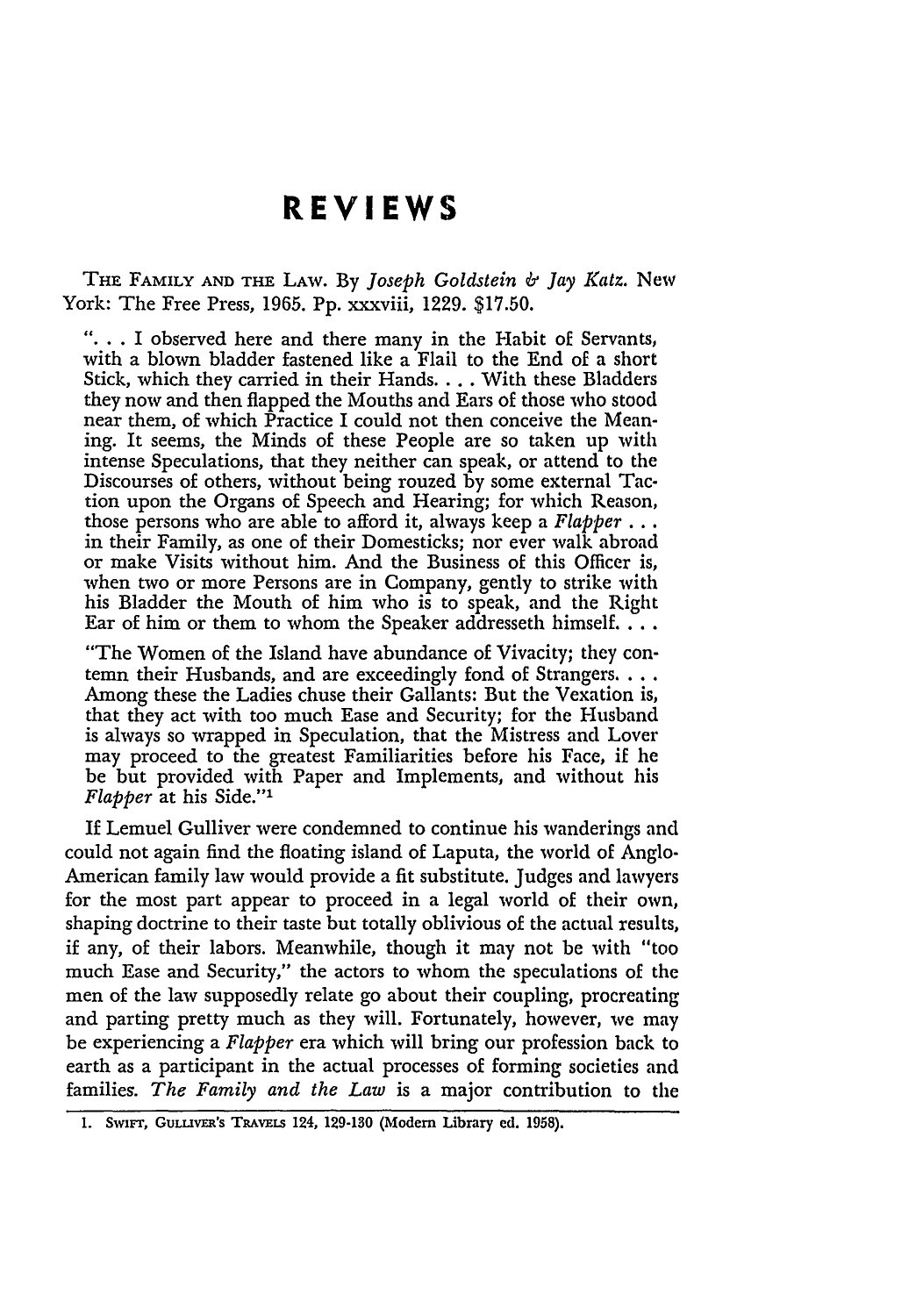achievement of this, as its predecessor volume on criminal law is in that field.<sup>2</sup>

To the reviewer, traditional domestic relations law embodies a series of assumptions:

(1) The marriage ceremony is a magic ritual which somehow produces visible and ineradicable changes in its principal figures.

(2) The essence of marriage is the union of penis and vagina, preferably for purposes of procreation. That these organs happen to be attached to people is purely incidental.

(3) This predominantly genital union is not to be legally broken up until one of the parties is clearly shown to be "at fault." If there is relative equality of either fault or faultlessness, the union must remain unbroken.

(4) Property and monetary payments are to be administered as rewards to the good and chastisement to the bad.

(5) Children are indeed creatures, whose lives are the proprietary interests of those who conceived and bore them. Therefore, only the race, blood, heredity and religion of the parents are relevant factors in determining the placement and career of the child.

(6) Legal doctrines are effective devices to shape human conduct. When the law speaks, human actors will immediately conform their conduct to the law's expectations.

(7) All organs of government must order their activities as the judges would have them do. Those who are married are married for all purposes. Those who are not married are not married for all purposes. Those who are illegitimate are illegitimate for all purposes. And so forth.

If these assumptions are correct, then all relevant data can be tidily allocated under the legal categories of Marriage, Annulment, Divorce, Defenses to Divorce, Allocation of Property, Adoption and Illegitimacy. A logically impeccable hierarchy of legal propositions can be structured, and society will be ordered in a corresponding fashion. But if all or most of these assumptions are wrong or substantially defective, then the law and its processes become increasingly irrelevant, and society continues on its way unaffected in its evolution. The only losers are the relatively small band of unfortunates who for a time at least are hampered by judicial intervention in accomplishing immediately what they almost certainly will accomplish eventually.

*The Family and the Law* is a rich sourcebook for anyone who is ready to re-examine the traditional assumptions of the law. In the first

<sup>2.</sup> DONNELLY, GOLDSTEIN & SCHWARTZ, CRIMINAL LAW (1962).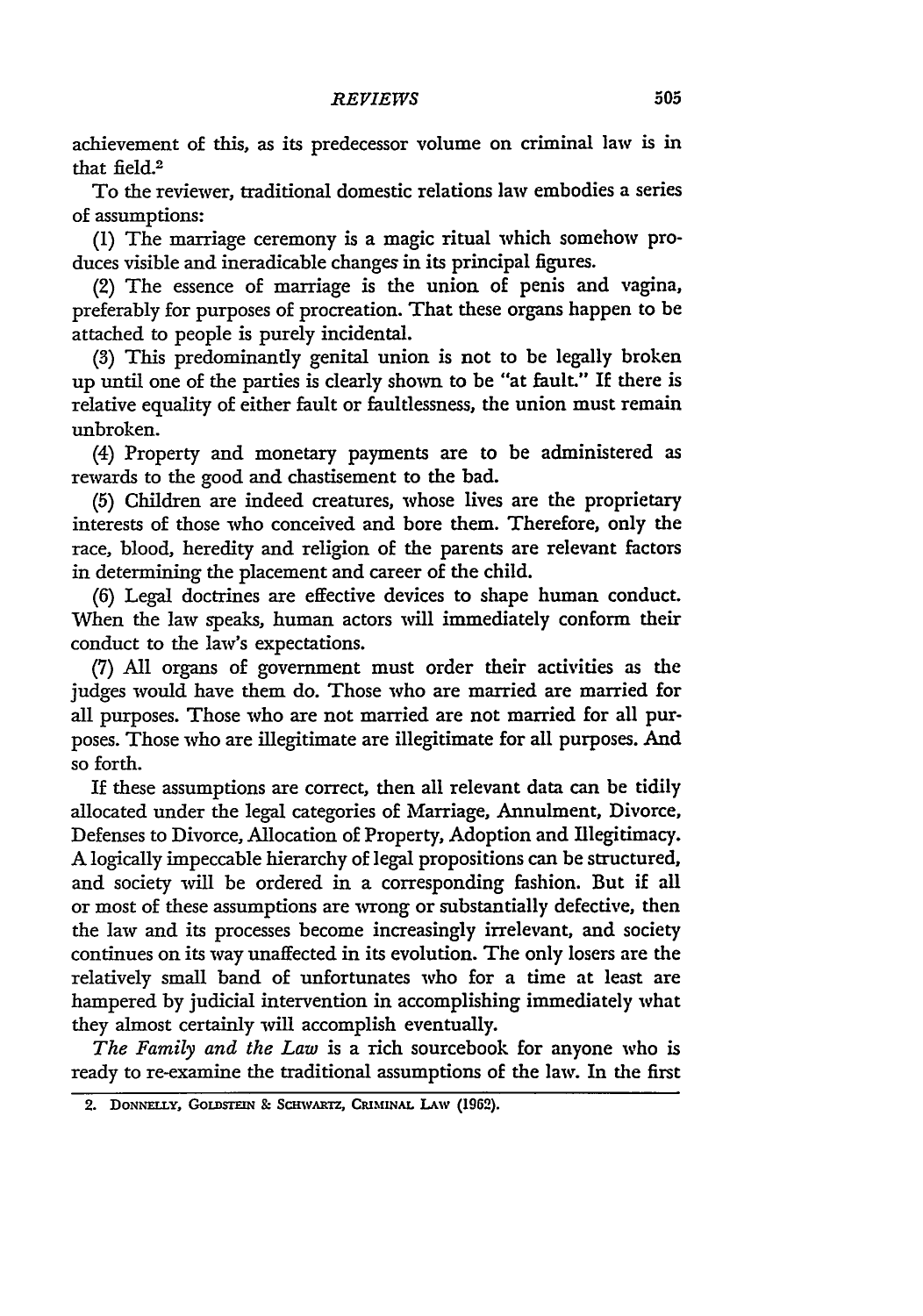place, its organization of materials forces one to abandon the legal categories of classification so beloved of compiler, digester and casebook editor. The book is arranged in three major segments. The first is an introduction to the family law process. This process is no longer viewed according to legal classifications like marriage, annulment, divorce and the like, but in terms of functional stages by which a family unit forms itself, sustains itself and perhaps dissolves itself. The four stages or processes are (a) establishment of the husband-wife relationship in the first place, (b) "administration"8 and reorganization of that relationship once it is established, (c) administration and reorganization of the relationship between parents and child after the child is on the scene, and (d) administration of both kinds of relationships after they have been reorganized. To observe these several processes of course brings one to the definitional problem of what is a "family." This is the subject matter of the fifth part of Chapter I. Moreover, whenever law enters the picture the state is acting. Part Six, therefore, considers the role of the state in establishing, administering, reorganizing and once again administering the family unit.

The first chapter thus examines simultaneously both husband-wife and parent-child relationships. Chapter II looks only at spousal interaction within a two-fold structural organization. The wife-husband relation is once more viewed according to the transitional stages of establishing that relation, administering it once it is formed, reorganizing it and administering it again once it has been reorganized, But there is now added the question of the degree to which certain other factors are or ought to be taken into consideration at each functional phase.

The first is "economic gratification."<sup>4</sup> At the stage of formation of the husband-wife relationship this is primarily a matter of how gifts and other acquisitions are to be distributed if the nascent relationship aborts. During the existence of the consummated relationship it comprehends matters like incurring and discharging consumer debts, acquiring and sharing property interests, and providing support. In reorganization it appears sometimes as a basis for invoking official action, as in an instance of nonsupport, but more often in the guise of disputes over property division and the proper level of support payments. In

506

<sup>3. &</sup>quot;We had difficulty finding a relatively neutral term for problems concerned with the function of the state in nourishing, undermining, controlling, maintaining, regulating, and supervising existing and persisting "legal" family relationships. The term "administration" seems to fulfill the need and, at the same time, stimulate-without limitinginquiry into these considerations." P. 2.

<sup>4.</sup> **Pp. 565-637.**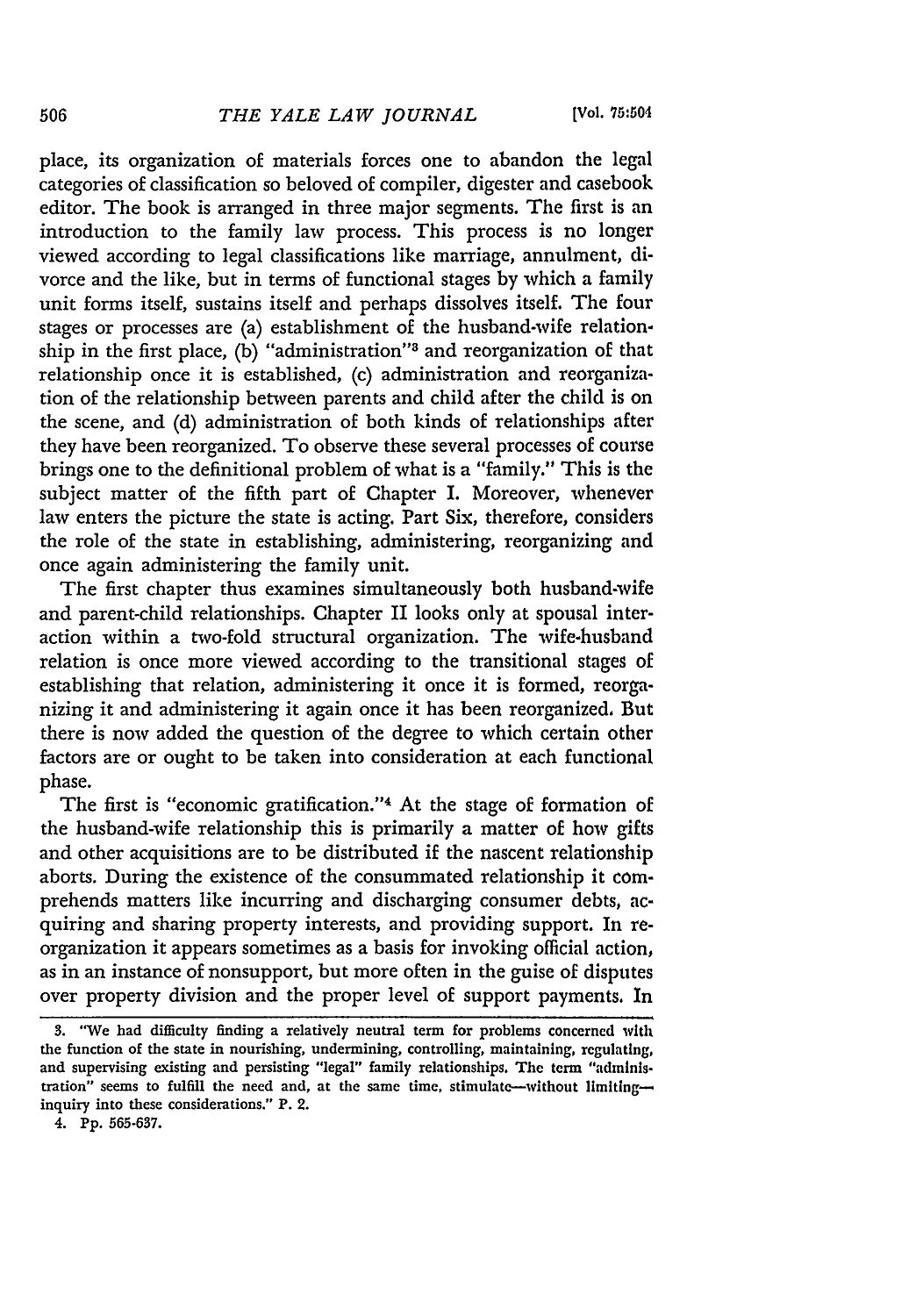administering the reorganized unit it manifests itself chiefly as a question of contesting, and perhaps modifying, the financial arrangements earlier arrived at and of enforcing the rulings as entered.

The second factor is the relevance of sexual gratification at each stage.5 It is in this context that one truly encounters a judicial chamber of horrors, a mixture of taboo, prudery, moral crusading and spiritual uplift that would provoke laughter if it were not for the human hardship which it produces. Sexual gratification also bears a close relation to what is treated in *The Family and the Law* as "procreative gratification";<sup>6</sup> judicial attitudes toward sex are almost certain to be carried through into evaluation of contraception and sterilization.

The other major factor considered in Chapter II is what the editors call "being healthy, happy and respected."7 Much of the content of this portion relates to the significance of mental illness at the four operative stages of family evolution. Other interesting aspects, however, include interracial marriage relationships, the issue of consent in marriage, and the question of the ability of courts to intervene to authorize medical treatment for one whose religious beliefs do not permit some or all medical aid.

Chapter III picks up for independent consideration the "vertical" relationships in the family unit discussed and defined in Chapter I, and not primarily the "lateral" spousal relationship of Chapter II. The first portion lines out goals and guides for state intervention to govern parent-child relationships. The comprehensive statutes of California are set forth in full as a sample of a legislative statement. A competing(?) set of standards from psychoanalysis and psychology is next presented for comparison. The second part then proceeds to tie some of these matters down. There is first a consideration of the relevance to the parent-child relation of traumatic injury. One form of injury is of course physical abuse and neglect by a parent. Another is the fact of divorce itself, when actual care of the child devolves perhaps into the hands not of a relative but of school administrators or domestics. Also relevant is the phenomenon of the judicial or administrative proceeding itself. An untreated physical defect may, according to circumstances, amount to trauma. A parent's mental illness can have disastrous effect. So may the fact that one parent kills the other.

The third part then considers the degree to which continuity in care is important, judged in the context of foster home placement and

**<sup>5.</sup> Pp. 639-711.**

**<sup>6.</sup> Pp.** 814-829.

**<sup>7.</sup> Pp. 713-S11.**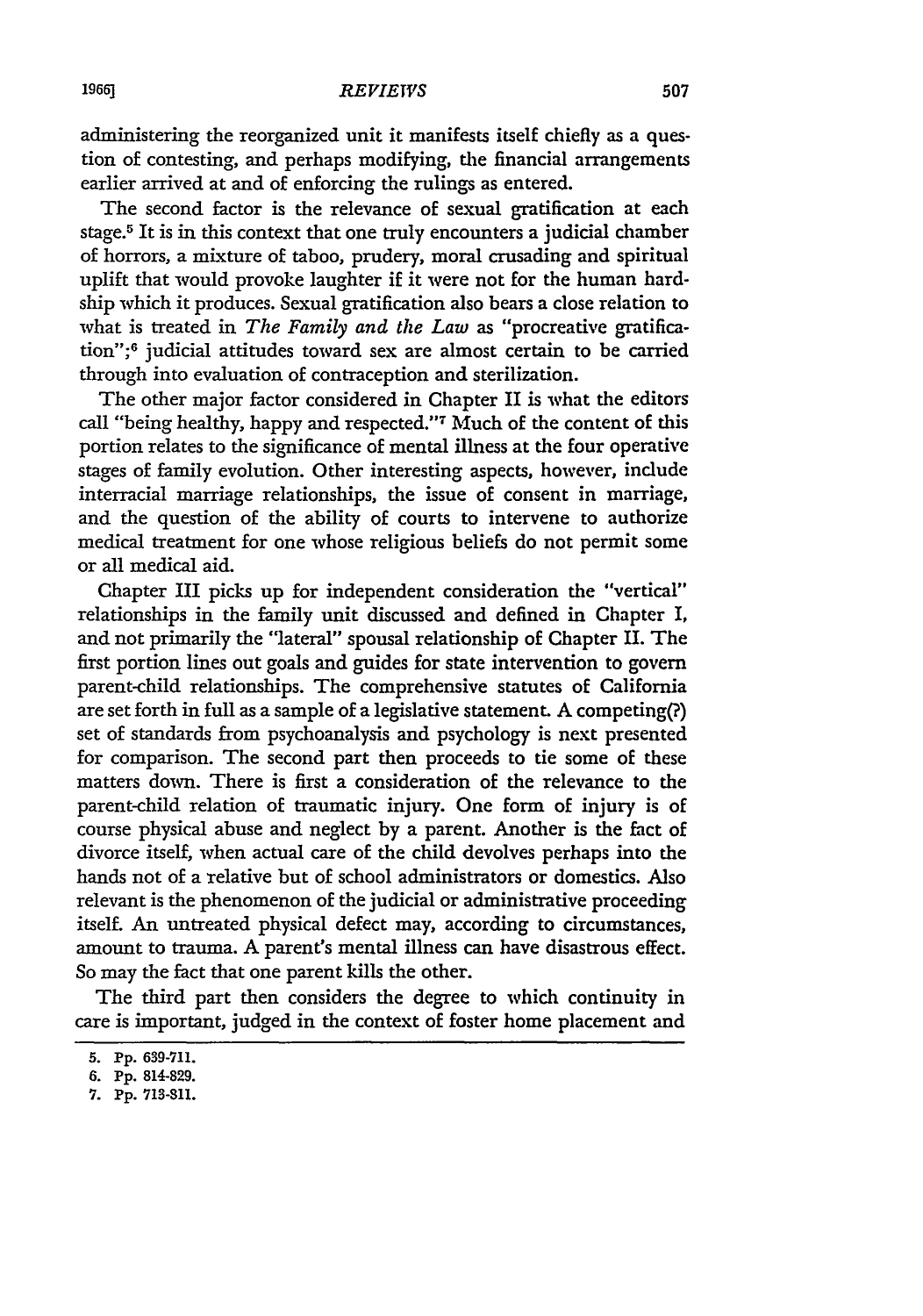adoption. The elements of continuity utilized by the editors embrace blood, name, color, intellectual and vocational stimulation, financial security, sibling relationships, sexual identity and law enforcement. They then provide materials on the procedures by which the continuity which is felt to be desirable is to be achieved in fact, including the problem of "black market" adoptions.

The final portion of this chapter presents an aspect which is most often ignored by lawyers as they consider the family, that of the vertical interaction of child and elderly parent. In many cultures the aged have a position within the larger family unit which guarantees them both status and an outlet for creative activity.<sup>8</sup> This is sometimes true in the United States, though probably on a decreasing scale. When the "large" family disappears, something must be done with and for the aged. Parents who can be economically self-sufficient suffer only emotionally if children sever ties; we can do little by law to alleviate emotional trauma. But those who are not able to provide their own means of subsistance must be protected by the state, or the community if one prefers that term, if they are not to perish alone. *The Family and the Law* poses the problem primarily in the context of the state *versus* the child in a battle over who pays the cost of protecting the parent. Perhaps this is the only way it can be presented if precedential experience is needed, for the primary decision for the legislator and ultimately the taxpayer is whether he is to act at all to alleviate the hardship which exists unless he acts. His inaction leaves no readily discernable trace. Even death does not end all problems, as the editors show through materials on actions by the state against the children for expenses of care of the aged parent in life and by the children against the undertaker for mishandling the parent's corpse.

This, then, is the framework of *The Family and the Law,* the framework which indicates what a major contribution it is to a re-evaluation of the law's function in affecting family processes. But even this is not the whole picture. The book abounds in intriguing issues on which

<sup>8.</sup> Japan is an outstanding example. See, *e.g.*, BEARDSLEY, HALL & WARD, VILLAGE JAPAN **232-236, 336-343 (1959);** DORE, CITY LIFE **IN JAPAN 91-120 (1958):** Beardsley, *Cultural* Anthropology: Prehistoric and Contemporary Aspects, in TWELVE DOORS TO JAPAN 48, 118-19 (Beardsley & Hall **ed.** 1965); George, *Law in Modern Japan,* in TwELvE DooRS TO **JAPAN** 484, **509-516** (Beardsley **&** Hall **ed.** 1965). In the editors' posing of the Communist Chinese Family Code as a possible pattern for state intervention, the difference in assumptions underlying Oriental and Occidental family systems is clearly pointed up. To use Japanese materials for the purpose is even better, however, in that the materials for comparative study are readily available in Japan, and the Western observer has freedom to investigate how far code provisions both affect and are affected by the social and cultural institution of the family.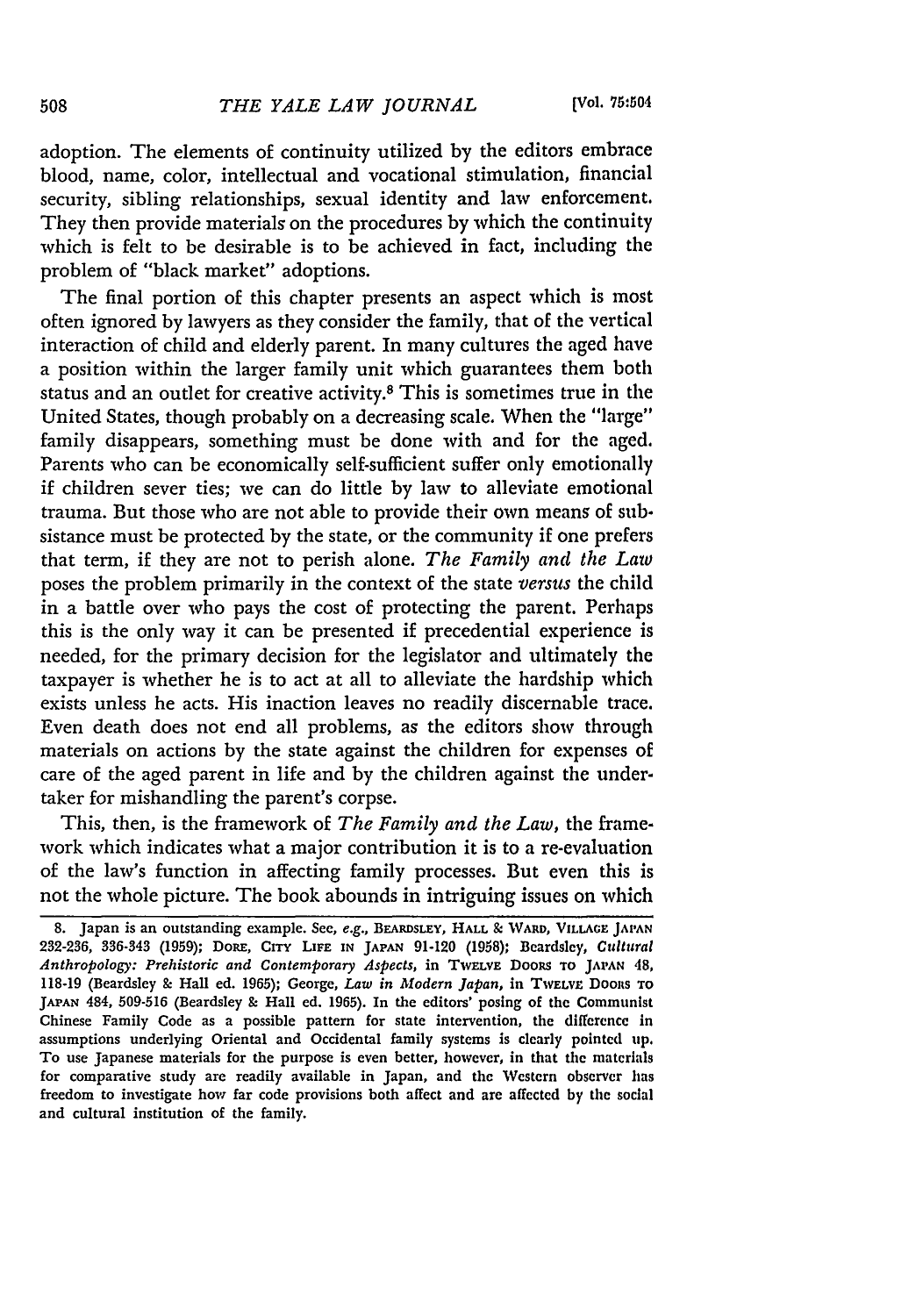## *REVIEWS*

legal processes have only begun to touch. One major problem is the degree to which religious differences are (a) either a cause or a symptom of the cause of disruption between spouses or between parent and child, and (b) a matter which the courts or legislature should try to regulate. While many judges appear to believe they have the answer, the total impact of the materials gathered here is not so reassuring. Another is the role of the lawyer as counselor and advocate. The canons of ethics are at best irrelevant here; more likely they work positive harm in the field of family law.9 *The Family and the Law* is at least a beginning in rethinking the problem of professionalism in family law contexts. A third is the related but broader problem of the use of conciliation rather than litigation in domestic disputes and of determining the role of lawyer and judge in any less structured machinery which we devise to promote conciliation. A fourth is regulation of one of the last resorts of quackery, the chaotic category of marriage counseling. **A** fifth, which relates to the first, is state intervention to require medical attention for a minor when his own or his parents' religious beliefs are opposed. A sixth, already mentioned, is the question of whether the state should be able to require even an adult to have medical treatment which he requires. A seventh is the procedural $(?)$  problem of providing adequate representation for the child whatever the procedural context by which his future is directly or indirectly affected. An eighth is what is to most of us the disturbing question of the form the family might take in the future and the degree of participation in the reformulation process we are comfortable in permitting the state. A ninth is alcoholism or other forms of addiction as either causes of or symptomatic of causes of marital disruptions. **A** tenth is the role which artificial insemination can play both in creating and disrupting family relationships. An eleventh, perhaps converse to the tenth, is sterilization as form of birth control. **A** twelfth is the extent to which policies developed privately by child placement and care agencies automatically become "law" by virtue of unthinking reliance on them by courts and administrators. A thirteenth is intervention by welfare authorities to disrupt a viable family-type relationship because they view it as aberrant or deviant because it does not correspond with an officially-approved stereotype. A fourteenth is legal regulation of undertaking practices. There are other problems as well; each reader can

**1966']**

**<sup>9.</sup>** Counseling, for example, is made difficult or impossible if the attorney abides strictly **by** the requirements of Canon **6** (Adverse Influences and Conflicting Interests). Canon **9** (Negotiations With Opposite Party), Canon **19** (Appearance of Lawyer as Witness for His Client) and Canon 37 (Confidences of a Client).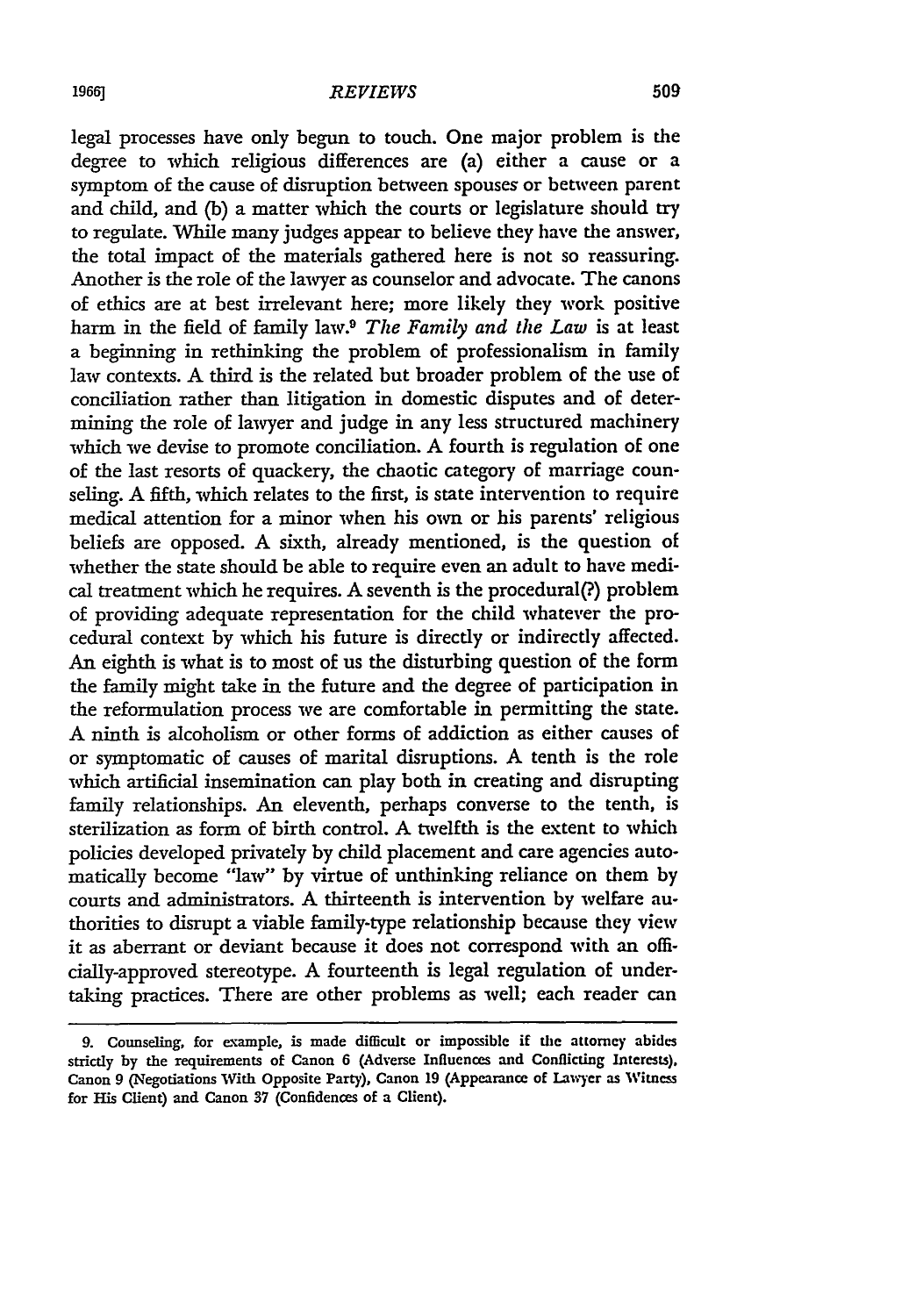devise his own list of intriguing issues. But *The Family and the Law* does a service both to law teaching and the legal profession in general by taking what usually are free-floating problems which catch the passing fancy of lawyers and, if not mooring them, at least confining them within the breakwater of a larger concept of the family regulated and protected by law. As a profession and as a society, we can probably work out more viable solutions through first setting these isolated problems in context than by trying to work them out one by one as they drift into our field of vision.

In the earlier book of which Professor Goldstein is also an editor, *Criminal Law,10* effective use is made of the extended record of a criminal case which poses almost insoluble problems of criminal law policy and practice. This is a welcome change from the usual practice by casebook compilers of adding together bits and snippets from appellate opinions to make up a book. With that approach one can see only paper people, if he can see people at all. When a more voluminous record of a case is available, the people who are the causes of and the principal actors in litigation come alive, at times quite disturbingly alive. As this awareness of human participation increases, the reader's concern for legal abstractions decreases, and legal processes appear less as controlling than as controlled. *The Family and the Law* makes even more effective use of this device than the predecessor work.

One case which provides a focal point for most of Chapter I and part of Chapter II involves a couple in early middle age, with three children, embroiled in separation proceedings extending over an eight-year period. At the time of their marriage and for a long period afterwards both were Orthodox Jewish. The wife, however, was later converted to the Christian Science faith. Her actions thereafter may have been the cause of disruption, a symptom among others of the source of disruption, or part of her contribution to the totality of husband-wife conflict which gave rise to the litigation. The reader will have to make up his own mind; the raw material for the decision is there in a way unmatched in any other collection of legal materials on the family.

There are also three other interesting transcripts. One is from the record of a divorce action based on adultery in which the wife claimed that her husband had not only condoned but in effect encouraged the liaison. The decision went against her, with further litigation about whether she was a fit mother for the young daughters of the marriage in light of her testimony about whether a woman might properly have an extra-marital affair. A second is the record of a juvenile court pro-

**<sup>10.</sup> DONNELLY, GOLDSTEIN &** SCHWARTZ, *op. cit. supra* note 2.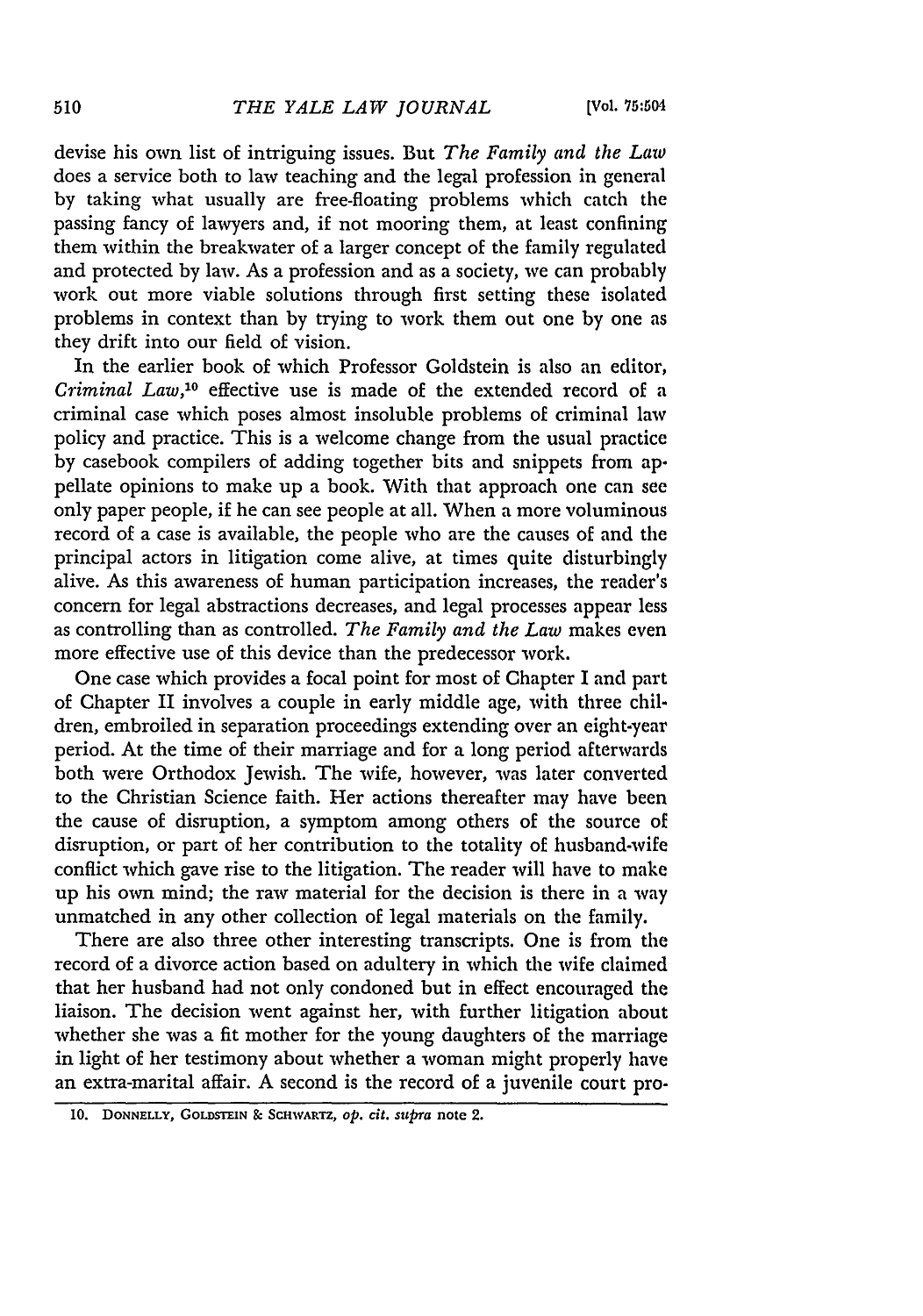tective proceeding triggered by a breaking and entry by several juveniles. **A** third is an adoption case. **All** four cases together are instructive in themselves, and provide an excellent medium for the incorporation of the psychiatric materials in which *The Family and the Law* abounds.

I mentioned earlier several assumptions which the traditional law of domestic relations appears to embody. There is little in orthodox collections of teaching materials which encourages one to question them. But *The Family and the Law,* drawing as it does as much on non-legal sources as on legal, forces one to consider whether or to what degree they are tenable. The net impact on (and from) my own thinking runs along the following lines:

(1) The legal institution of the marriage ceremony and its aftermath appears in traditional thinking to have magic operative effect. The materials in *The Family and the Law* suggest that the key relationships are already cemented before any official activity begins. The ceremonials which make public the incipient marriage relationship to the community have considerable importance, in that they feed the community's sense of ongoing ritual tradition and charge the couple with a sense of responsibility outvard toward the group as well as inward toward each other. There are also perhaps a number of worthwhile practical advantages if the fact of marriage is spread on accessible public records. But in either instance it is not the law or legal institutions which are important, but society and its processes and individuals and their interaction.

(2) Much legal doctrine appears to consider genital union the primary attribute of marriage. As an example one need only look at the doctrine of condonation to adultery. **A** wife knowing of her husband's adultery is to "fle(e) from him as a polluted being," $11$  or else will be held to her marriage to him. One act of intercourse is enough. *The Family and the Law* suggests that sexual relationships themselves are in a sense neutral so far as a value judgment is concerned, and that sex can be used to attract, to repel, to hold and to combat a future or present marital partner. But it is only one aspect of complex human relationships. To some, to attack traditional legal dogma by presenting data on human sexuality might appear to evidence a preoccupation with sex, but to me it is the traditional judicial statement which is obscene, not the resources gathered in *The Family and the Law.*

(3) A legally-sanctioned union can be dissolved only if one partner is "guilty" or "at fault." A full array of materials both legal and nonlegal suggests that if this were the test and it were applied realistically,

**<sup>11.</sup>** Shadcleton v. Schackleton, 48 **N.J. Eq.** 364, **370,** 21 **A. 935 (1891).**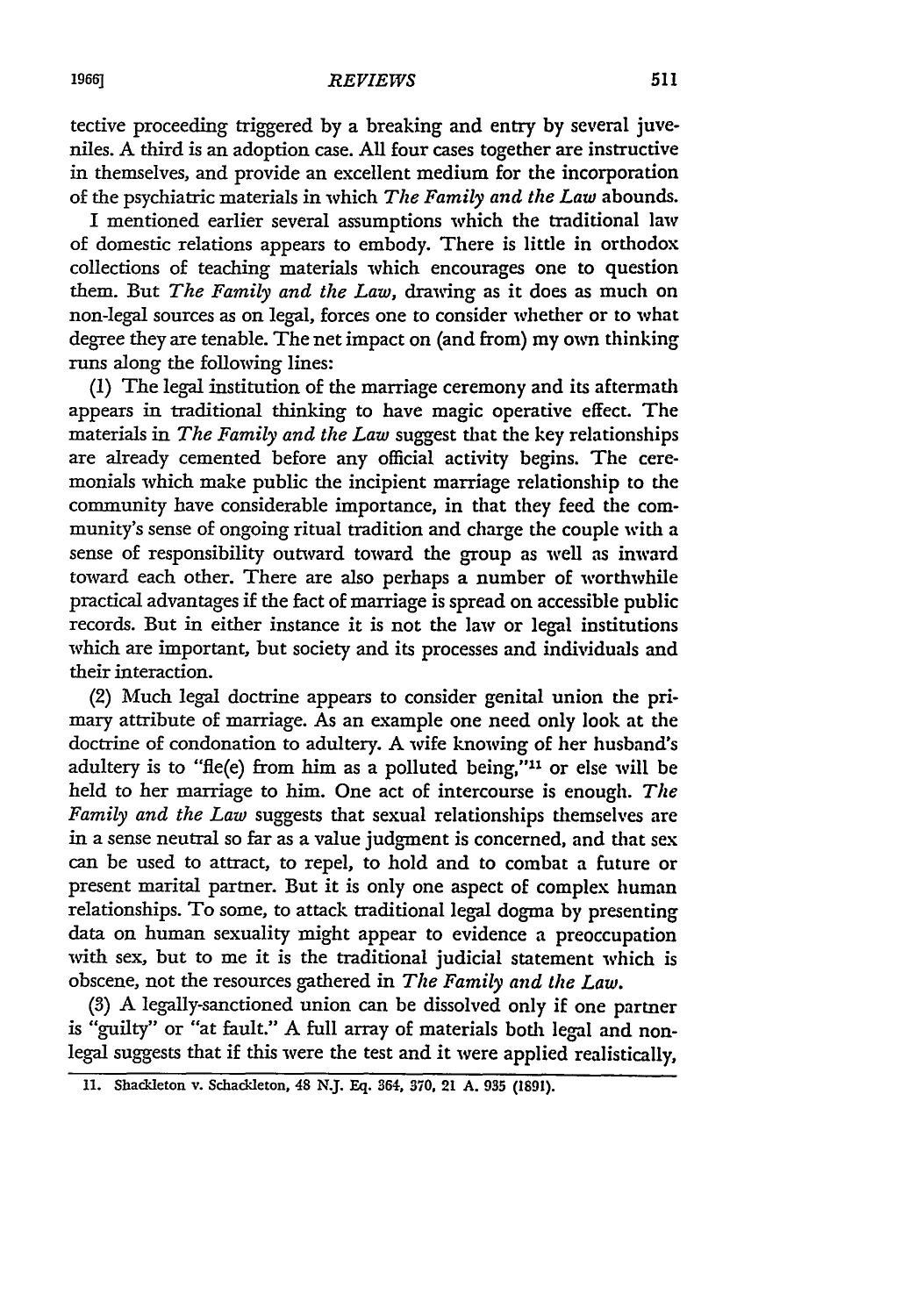divorce would never be possible. "It takes two to tango," and no marital rupture is totally caused by one spouse only. A judicial obsession with fault, moreover, appears to promote dissolution of marriage rather than reconciliation, in that it reinforces the very natural tendency to attribute fault elsewhere. Conciliation and attribution of "fault" are themselves irreconcilable.

(4) When dissolution is ordered, property settlements and monetary payments are to be administered as rewards to the innocent and punishment to the guilty. This collection ventilates this supposition in several ways. Traditionally, the financial weapon is considered available to the judge only when he finds a marriage once to have existed. If there was no "marriage" as a matter of "law," the weapon is blunted except as a woman is denied a claim to property which she and her mate amassed together as punishment for her having entered into a "meretricious" relationship in the first place. It is thus not a very effective coercive weapon. Furthermore, a "guilty" ex-spouse or ex-mate, and particularly an ex-wife, has to eat. If her former husband does not support her, the state must or she starves. If the "guilty" one is the ex-husband, he probably will not starve unless he is unemployable, but hardship will be experienced by the second family unit which in a great many instances he has already founded. There is no clear-cut solution to any of these dilemmas, and everyone concerned, including the taxpayer, suffers to some degree; but it is quite apparent that use of a "fault" concept is about the least satisfactory basis of any on which to try to construct a viable system of assets allocation.

(5) Children are creatures subservient to the adults who brought them into existence. Courts and welfare agencies, though often speaking of the "best interests of the child," are usually preoccupied with the race, blood, religion and heredity of one or both of the biological parents. If, however, one begins with the insights of sociology or psychiatry, most of the concerns of the law are misplaced. For example, child placement for adoption is often limited by considerations of whether the natural mother (or parents) and the would-be adoptive parents have the same religion. Viewed from medieval Rome or Reformation-era Geneva or London, this might be all important, since what matters is salvation of the child's soul and his redemption from error, however hellish or stunted his temporal life may be. But if one's concern is to lodge the child in an harmonious environment, the primary consideration is that the parents share the same general outlook, whether that be popularly cataloged as atheist, agnostic, Protestant, Catholic, Jewish, Buddhist or whatever. If the adoptive parents are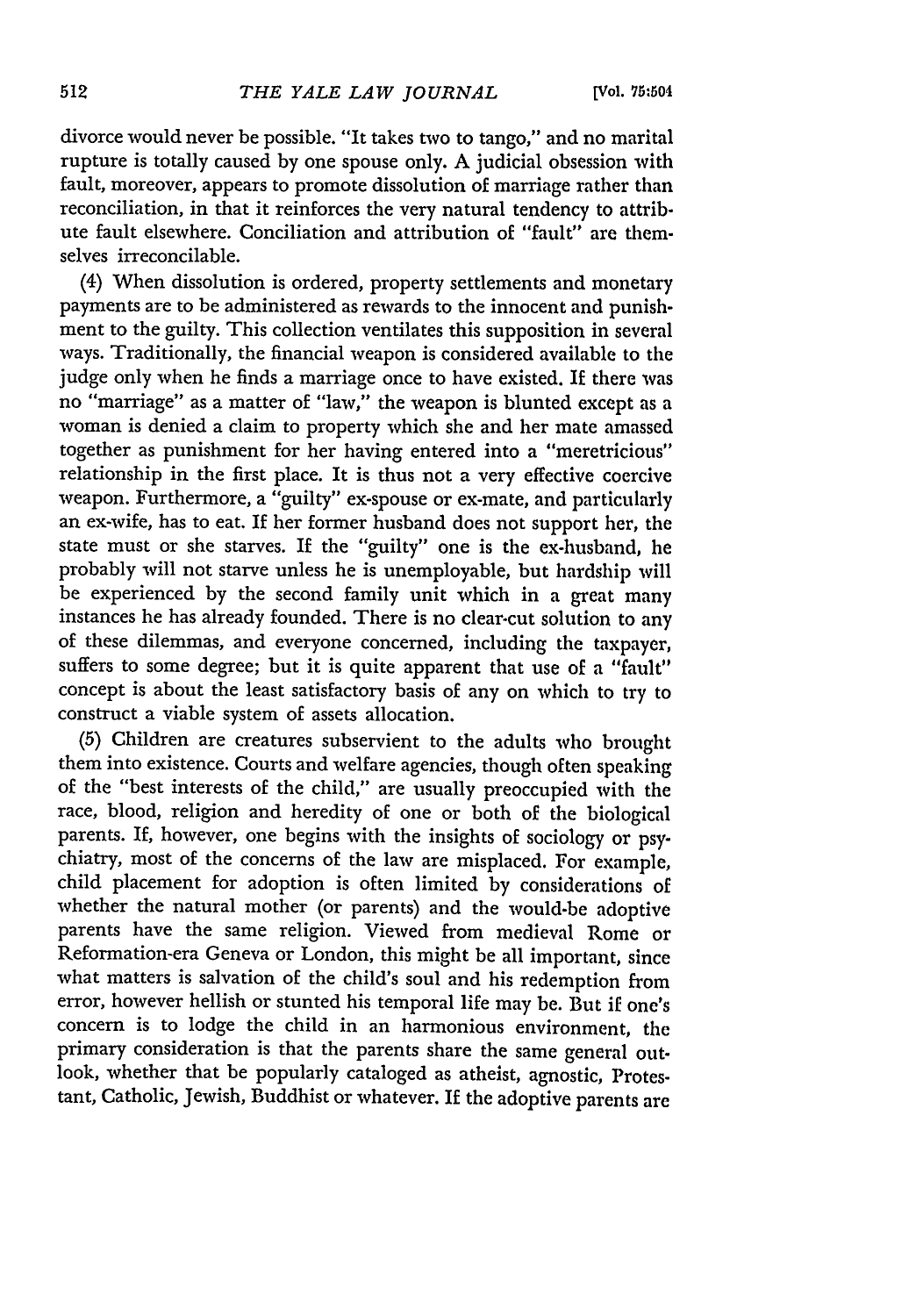a member of a militant sect viewed as schismatic by much of the community in which the child will live, that is a relevant consideration, not in terms of the propriety of the parents' religious belief, but because of the impact that isolation from or persecution by the community itself might have upon the child. The matter of marriages crossing racial, national or economic lines should be viewed in exactly the same way. Incipient clashes within and without the family should be identified and compensated for as far as possible before they arise; even if the adoptive parents are in a stable relationship, there is still the community to be taken account of. In all of this, the net impression is that if the child, and not the three or four (or more) adults in actual or potential relationship to him, were in fact our focus and his welfare our primary aim, most of the existing law would be almost completely rewritten.

(6) Legal doctrines shape human conduct. This both bolsters and is a natural product of judicial egotism. A contrary supposition, which *The Family and the Law* does much to support, is that people manage to get what they want no matter what the law says, so long as personal desire and legal mandate are in contradiction. The editors have a most felicitous way of making this clear. In a great many instances in which the appellate decision included in the book has been decided since 1955, counsel for both sides have been asked to supply information about what happened after the *close* of litigation. In only a few instances would it seem that the courts underwrote the expectations of the parties and sent them on their way content. In most, either the judicial mandate has been evaded, by migratory divorce or otherwise, or there has been submission in form to the court's decree without any substance to back it. Here, too, if we should set out to shape the law to human processes, rather than the converse, family law would assume a far different shape than it does.

(7) Other organs of government are to conform their practices to standards laid down by judges. A more comprehensive view might lead to a conclusion that most functional determinations are made by welfare and other administrative agencies, and that judicial doctrine should be shaped as far as possible to conform to policies generated and enforced in the executive branch. True, lawyers and judges are most important as the means to preserve functional "due process" in the machinery itself, but they are among the persons least qualified in the community to determine the substantive coverage of formal norms relating to the family.

In short, the format of *The Family and the Law* and the abundance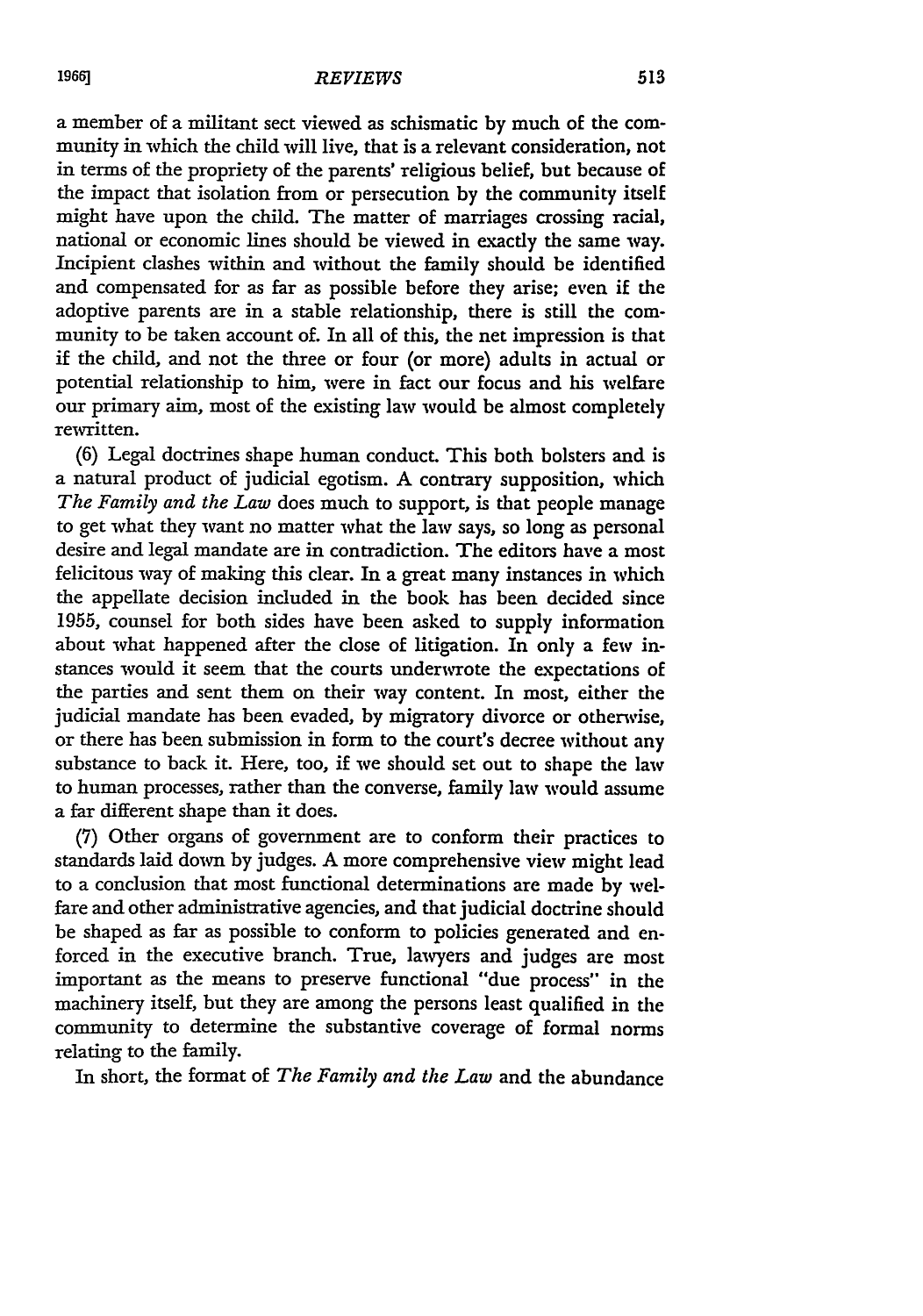of comparative material which it provides cannot help but promote a living awareness of the limitations of law, and the scope of effective utilization of law, in the regulation of the family. It is a work which judge or lawyer can use in rethinking his own attitude toward the desirability and limits of effectiveness of litigation involving the family. Nevertheless, it is not intended primarily for this purpose, but instead for instructional purposes. How effective a tool is it likely to be in the classroom?

On the whole it opens the classroom window to the real world just as its predecessor did for the field of substantive criminal law. Dr. Andrew S. Watson and I have used *Criminal Law* for three years, and would not be content to return to a traditional casebook. As of now we expect the same thing to be true if we adopt *The Family and the Law.* But I have one reservation which has strengthened as we have taught from *Criminal Law* and which probably applies to the present work as well. Both books have their primary impact because they abandon traditional classification and terminology and hammer home to the student the idea that there are many other ways to analyze and attempt to solve human problems than through the law. But this has its greatest effect if the student is already aware of at least the outlines of traditional classification and analysis in the law. In other words, a man does not sail in the race from Port Huron to Mackinac Island until he has learned to handle a Sailfish on an overgrown puddle. A student, or for that matter a novice instructor, may encounter great difficulty in tying, for example, flitting references to recrimination, affinity or judicial separation into any conceptual structure which he will encounter as a lawyer. This is compounded by the fact that the editors in pursuing other, and probably in the long term more important, goals refer very little to law review material, treatises for the practitioner, or other accessible legal writing. The lack of ties to tradition can produce a level of frustration in the student almost as high as that created at the other end of the spectrum when a law instructor summarily squelches a student who expresses doubt about whether legal norms are in fact meaningful or effective. Is there any way to cope with this?

It is my understanding that in teaching criminal law at Yale, using *Criminal Law,* students are expected to consult regularly one or more of the standard one-volume texts like Hall, Williams, Miller, Clark and Marshall or Perkins. While these works vary in their quality, they probably can provide the necessary background acquaintance with legal tradition, particularly if students are told at what points in the course certain portions of the texts are relevant. But this is not a very helpful